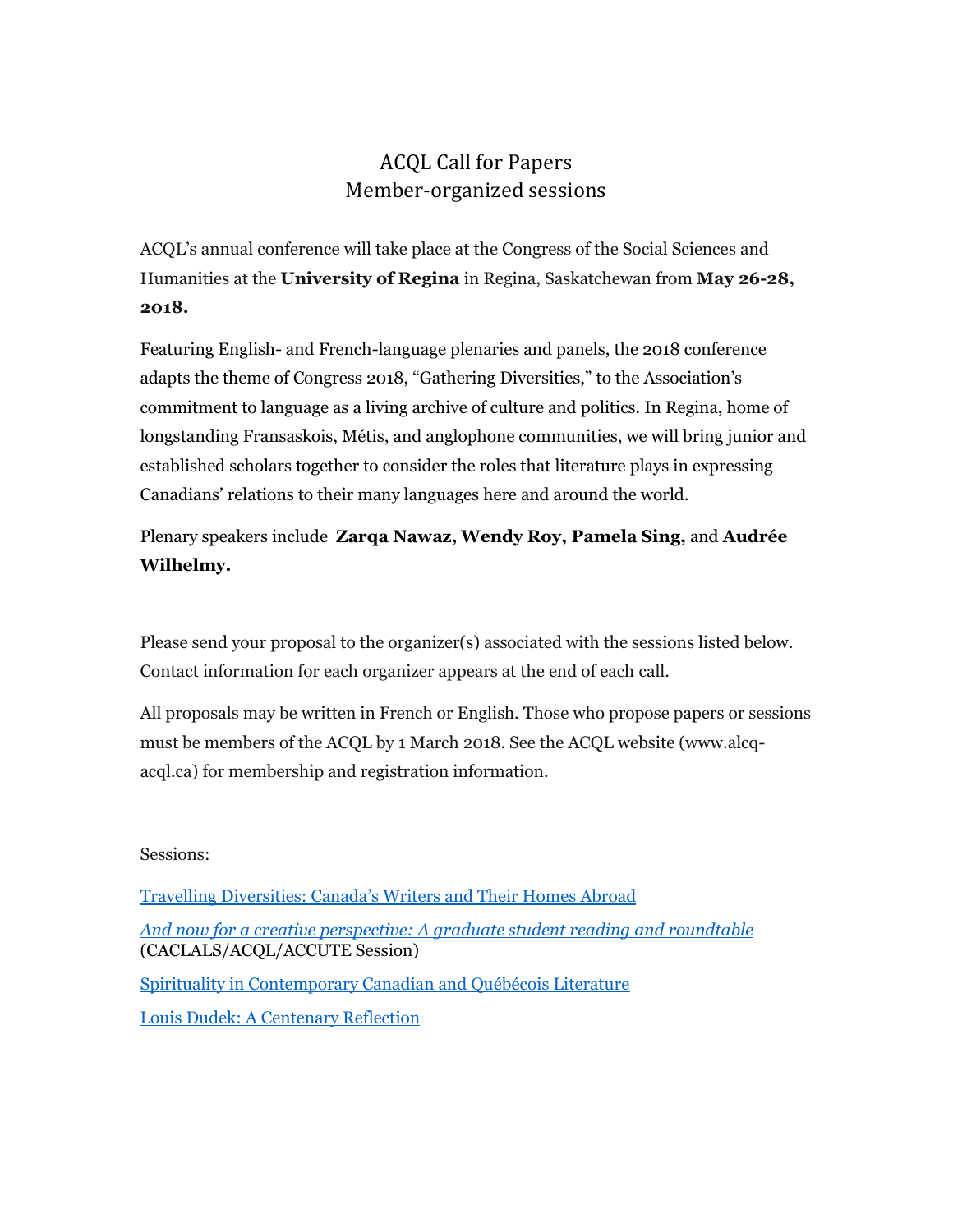# <span id="page-1-0"></span>Travelling Diversities: Canada's Writers and Their Homes Abroad

Whether they leave Canada for different parts of the world or move to Canada from elsewhere, writers frequently bring their experiences of other places to bear on their representations of the lives that Canadians live. This panel will explore how this global travel has shaped Canadian literature in the past and present, and in particular how it has fostered encounters, indeed confrontations, between the members of different cultures. The organizer welcomes proposals with any of the following foci:

- $\triangleright$  Literatures of displacement
- $\triangleright$  Refugee literature
- $\triangleright$  International peacekeeping
- $\triangleright$  Economic migrancy
- $\triangleright$  Travelling women in the 19<sup>th</sup> and 20<sup>th</sup> centuries
- $\triangleright$  The idea (myth?) of the cultural mosaic
- $\triangleright$  Political and diplomatic travel
- $\triangleright$  Colonial mobility and immobility

Please send **paper proposals** (no more than 300 words) with a short biography in Word or RTF to the coordinator listed below **by 15 January 2018**. Please specify the nature of your presentation (traditional paper, poster, pecha kucha, etc.).

All paper proposals can be written in French or English. Those who propose papers or sessions must be **members of the ACQL** by **1 March 2018.** See the ACQL website [\(www.alcq-acql.ca\)](http://www.alcq-acql.ca/) for membership and registration information.

Dr. Shelley Hulan Associate Professor Associate Chair, Undergraduate English Language and Literature University of Waterloo 200 University Ave. West Waterloo ON N2L 3G1 email: [shulan@uwaterloo.ca](mailto:shulan@uwaterloo.ca)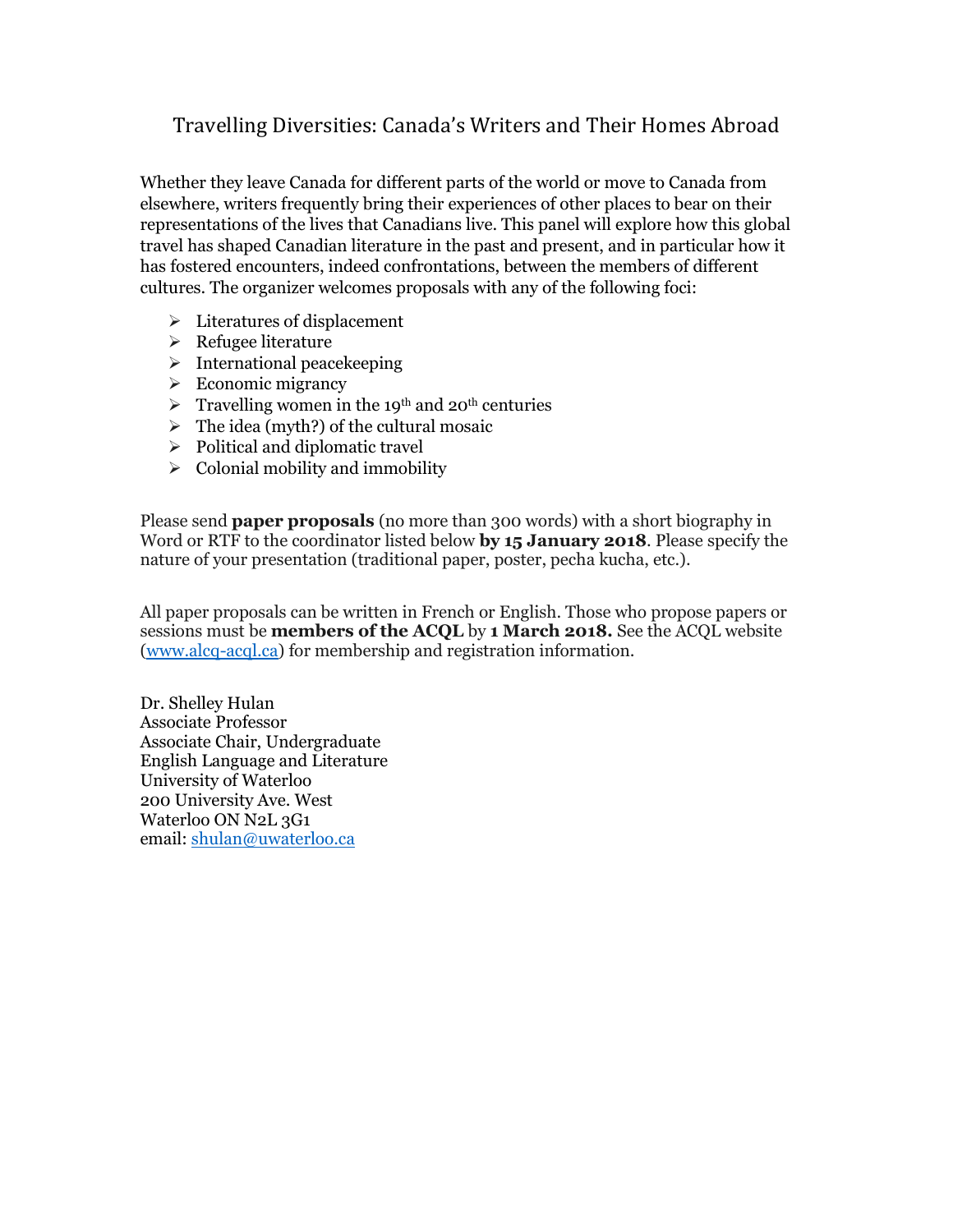# And now for a creative perspective: A graduate student reading and roundtable Co-presented by CACLALS, ACQL and ACCUTE

<span id="page-2-0"></span>Attention all graduate students who are creative writers: You're invited to submit a brief proposal to participate in a reading and roundtable event at Congress 2018 on Saturday, May 26, from 6:30 – 8:00, University of Regina. The event is co-presented by CACLALS, ACQL and ACCUTE.

Creative work gives graduate students unique opportunities to explore the Congress 2018 theme of gathering diversities. Let's get together and share some poems, prose, drama, creative non-fiction or anything in-between – as we reflect on the myriad implications of diversity.

Depending on the number of proposals received, students will have approximately 5 to 10 minutes to read / perform their creative work. Feel free to take creative risks and play with sound, language, performance and collaboration.

Following the reading will be a roundtable discussion. Readers will discuss the role that creative writing can play in developing and critiquing diversity. The roundtable discussion will focus on questions such as:

- $\triangleright$  How can creative texts such as poems, plays, short stories and novels have an impact on the public discourse around diversity?
- $\triangleright$  What role can creative writers play in effecting change regarding diversity issues in Canada (and around the globe)?
- $\triangleright$  How do creative texts differ from non-fiction narratives in their ability to change how readers understand diversity?
- $\triangleright$  To what extent does creative work have an impact on particular communities, groups, sites or identities?

We are open to widening the discussion – if you have a suggestion for a roundtable topic, please let us know. A Q and A session with the audience will follow the roundtable discussion.

The subject matter for this event is designed to be broad, so that students can explore the topic through their chosen form and perspective.

Your proposal should be 100 to 300 words and can be quite straightforward – we know you're busy. Just tell us how you would like to examine the theme, referring to both form and content. Please include a brief bio. We hope to include everyone who submits a proposal, but we will limit the numbers if necessary to ensure readers have at least five minutes to perform their work. **Send proposals by January 15 to:** Jane Chamberlin at [gjechamb@ucalgary.ca](mailto:gjechamb@ucalgary.ca)

If you have questions about the event, please ask us:

Jane Chamberlin (CACLALS grad student rep) at [gjechamb@ucalgary.ca](mailto:gjechamb@ucalgary.ca) Shamika Shabnam (CACLALS grad student rep) at [shabnams@mcmaster.ca](mailto:shabnams@mcmaster.ca)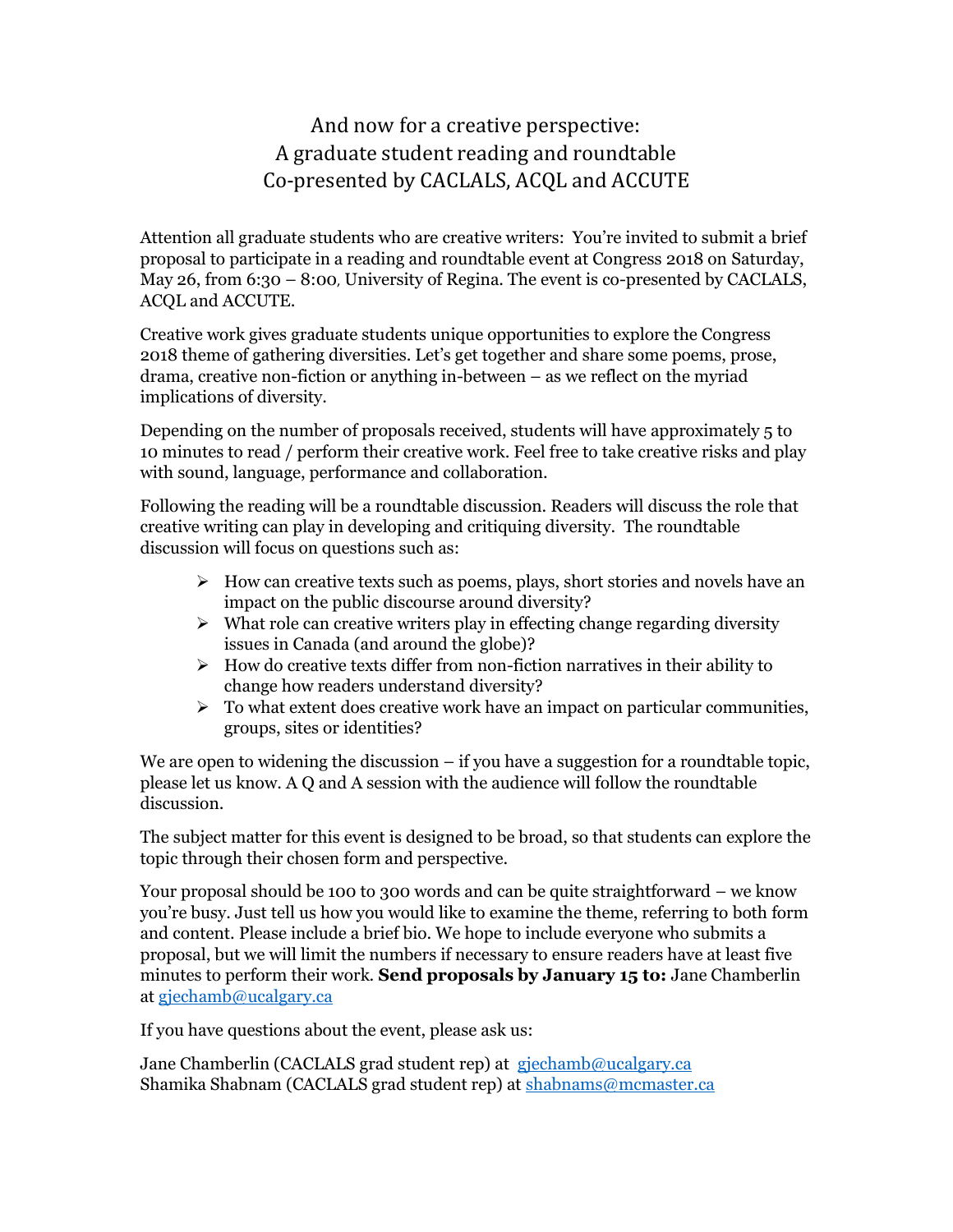### <span id="page-3-0"></span>Spirituality in Contemporary Canadian and Québécois Literature

This panel seeks to explore the theme of spirituality in the writings of late twentieth and early twenty-first century novelists, poets, and playwrights. Is it possible to identify a merging group of writers that we can associate with the "post-secular"? Jacques Derrida, Jürgen Habermas, Charles Taylor, and André Comte-Sponville among others have discussed the implications for social and political institutions of resurgent or nascent spiritual belief systems within Western, secular states. In his study of contemporary American authors, Brian McClure proffers the genre of "post-secular fiction" as a new narrative genre that rejects both militant secularism and religious fundamentalism to rethink the nature of the human experience beyond the material or immanent. How might a post-secular literature be taking shape in Canadian and Québécois texts? How do evolving literary representations of spiritual paradigms (which may or may not be grounded in belief in a deity) help us to discuss the still largely undertheorized notion of the post-secular in literature? The organizer welcomes proposals on a variety of approaches and themes related to contemporary spirituality and the notion of the postsecular in literary texts, including their intersection with nature and ecology, multiculturalism, the post-modern, the Information Age, theoretical physics, identity, genre, and atheism.

Please send **paper proposals** (no more than 300 words) with a short biography in Word or RTF to the coordinator listed below **by 15 January 2018**.

All paper proposals can be written in French or English. Those who propose papers or sessions must be **members of the ACQL** by **1 March 2018.** See the ACQL website [\(www.alcq-acql.ca\)](http://www.alcq-acql.ca/) for membership and registration information.

Scott M. Powers, Ph.D. Professor of French / Professeur titulaire de français The University of Mary Washington 1301 College Avenue Fredericksburg, VA 22401 [spowers@umw.edu](mailto:spowers@umw.edu)